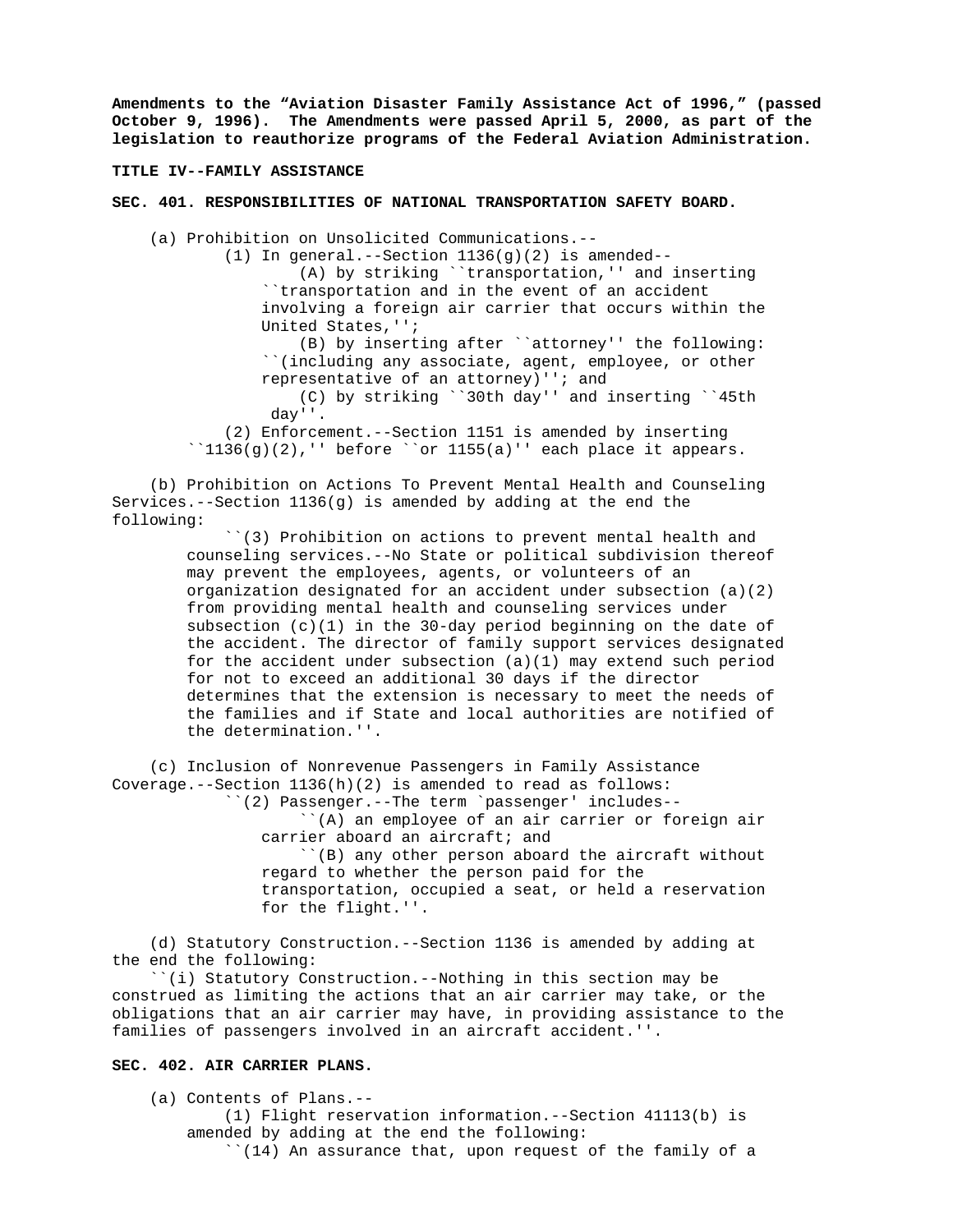passenger, the air carrier will inform the family of whether the passenger's name appeared on a preliminary passenger manifest for the flight involved in the accident.''.

 (2) Training of employees and agents.--Section 41113(b) is further amended by adding at the end the following:

[[Page 114 STAT. 130]]

 ``(15) An assurance that the air carrier will provide adequate training to the employees and agents of the carrier to meet the needs of survivors and family members following an accident.''.

 (3) Consultation on carrier response not covered by plan.-- Section 41113(b) is further amended by adding at the end the following:

 ``(16) An assurance that the air carrier, in the event that the air carrier volunteers assistance to United States citizens within the United States with respect to an aircraft accident outside the United States involving major loss of life, the air carrier will consult with the Board and the Department of State on the provision of the assistance.''.

 (4) Submission <<NOTE: 49 USC 41113 note.>> of updated plans.--The amendments made by paragraphs (1), (2), and (3) shall take effect on the 180th day following the date of the enactment of this Act. On or before such 180th day, each air carrier holding a certificate of public convenience and necessity under section 41102 of title 49, United States Code, shall submit to the Secretary and the Chairman of the National Transportation Safety Board an updated plan under section 41113 of such title that meets the requirements of the amendments made by paragraphs  $(1)$ ,  $(2)$ , and  $(3)$ .

(5) Conforming amendments.--Section 41113 is amended--

 (A) in subsection (a) by striking ``Not later than 6 months after the date of the enactment of this section, each air carrier'' and inserting ``Each air carrier''; and

 (B) in subsection (c) by striking ``After the date that is 6 months after the date of the enactment of this section, the Secretary'' and inserting ``The Secretary''.

 (b) Limitation on Liability.--Section 41113(d) is amended by inserting ``, or in providing information concerning a preliminary passenger manifest,'' before ``pursuant to a plan''.

 (c) Statutory Construction.--Section 41113 is amended by adding at the end the following:

 ``(f ) Statutory Construction.--Nothing in this section may be construed as limiting the actions that an air carrier may take, or the obligations that an air carrier may have, in providing assistance to the families of passengers involved in an aircraft accident.''.

# **SEC. 403. FOREIGN AIR CARRIER PLANS.**

 (a) Inclusion of Nonrevenue Passengers in Family Assistance Coverage.--Section 41313(a)(2) is amended to read as follows: ``(2) Passenger.--The term `passenger' has the meaning given such term by section 1136.''.

 (b) Accidents for Which Plan Is Required.--Section 41313(b) is amended by striking ``significant'' and inserting ``major''. (c) Contents of Plans.--

 (1) In general.--Section 41313(c) is amended by adding at the end the following: